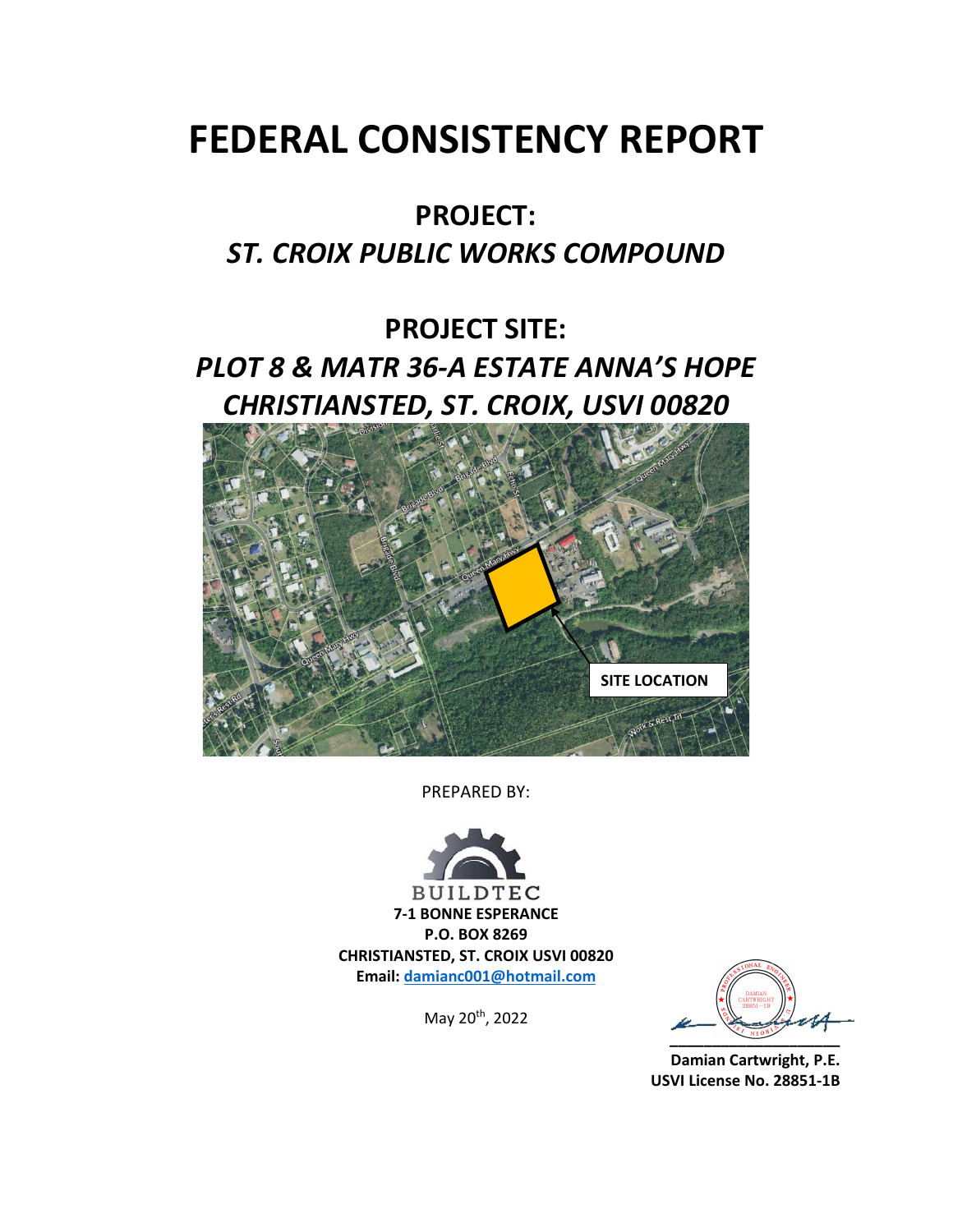## TABLE OF CONTENTS

| 1.0  |      |  |
|------|------|--|
| 2.0  |      |  |
| 3.0  |      |  |
| 4.0  |      |  |
| 5.0  |      |  |
| 6.0  |      |  |
| 7.0  |      |  |
| 8.0  |      |  |
| 9.0  |      |  |
| 10.0 |      |  |
| 11.0 |      |  |
| 12.0 |      |  |
|      | 13.0 |  |
|      |      |  |
| 14.0 |      |  |
| 15.0 |      |  |
| 16.0 |      |  |
| 17.0 |      |  |
|      |      |  |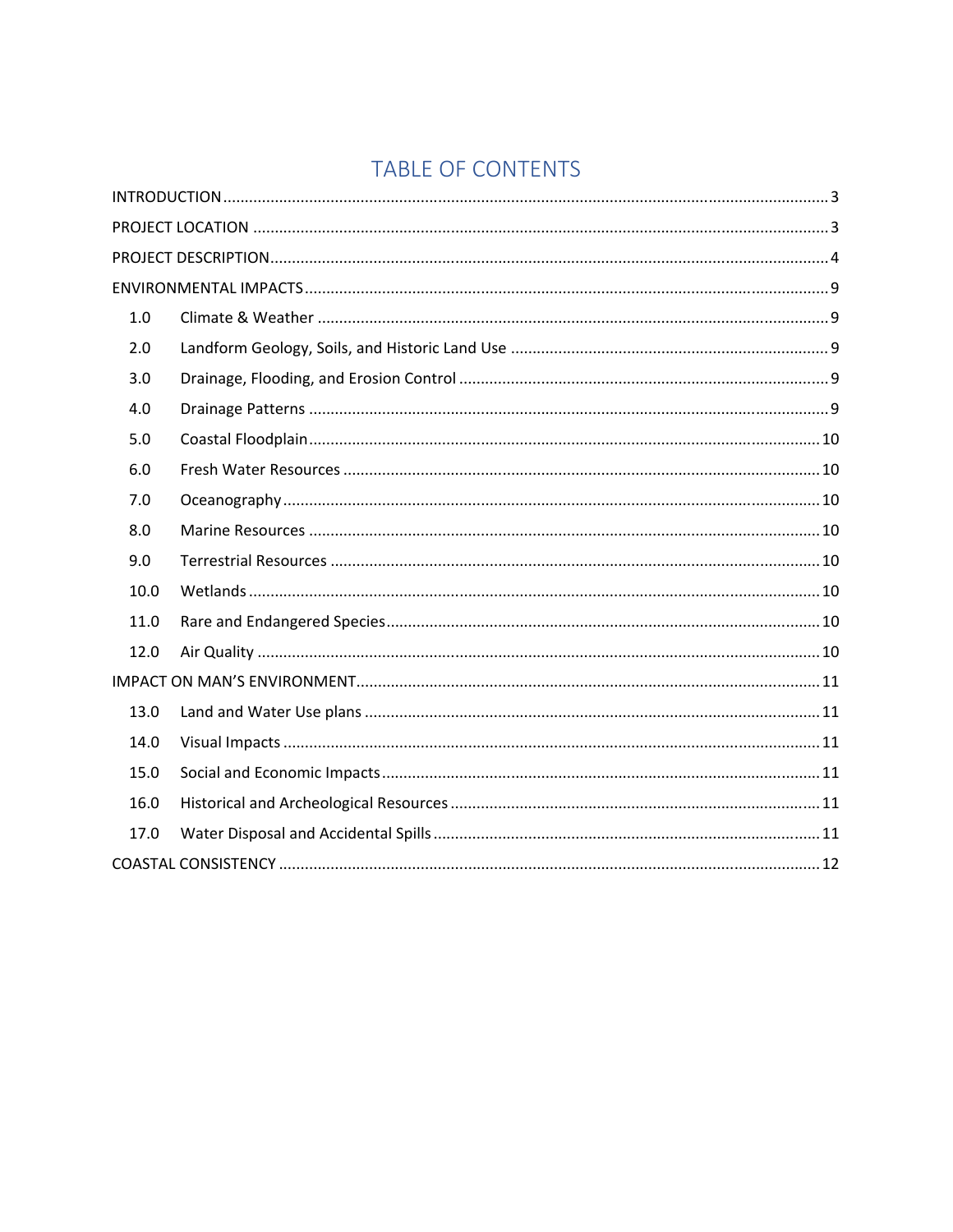## INTRODUCTION

The Virgin Islands Department of Public Works (DPW) intends to demolish their two (2) existing administrative Office Buildings located at Anna's Hope, Christiansted, St. Croix, USVI 09820 in addition to an existing metal warehouse building located at the south of the property.

The two administrative office buildings to be demolished measure a combined approximately 9,010 SF, and the metal warehouse at the rear measures approximately 9,025 SF. The two (2) administrative buildings are connected to three (3) "finger" buildings extending to the south and measuring a combined approximately 7,511 SF. These three (3) "fingers" buildings will remain and be incorporated into the new design.

Both the Administrative Office Buildings and the warehouse sustained extensive damage during Category 5 hurricanes Irma and Maria in 2017 and are in a state of disrepair. The warehouse is totally uninhabitable while the Administrative Buildings received a myriad of temporary repairs in order to continue functions as an essential government facility.

### PROJECT LOCATION

The project site is located on Parcel 8 & Matr 36‐A Estate Anna's Hope. It is bordered to the north by the Queen Mary Highway, to the East by the new DPW Vitran Facility currently under construction, to the west by the Virgin Islands Department of Human Services, and to the south by a drainage gut. Access to the project site is from Queen Mary Highway via two (2) driveway connections, one immediately east and the other to the west.



**Exhibit 1 – Location Map**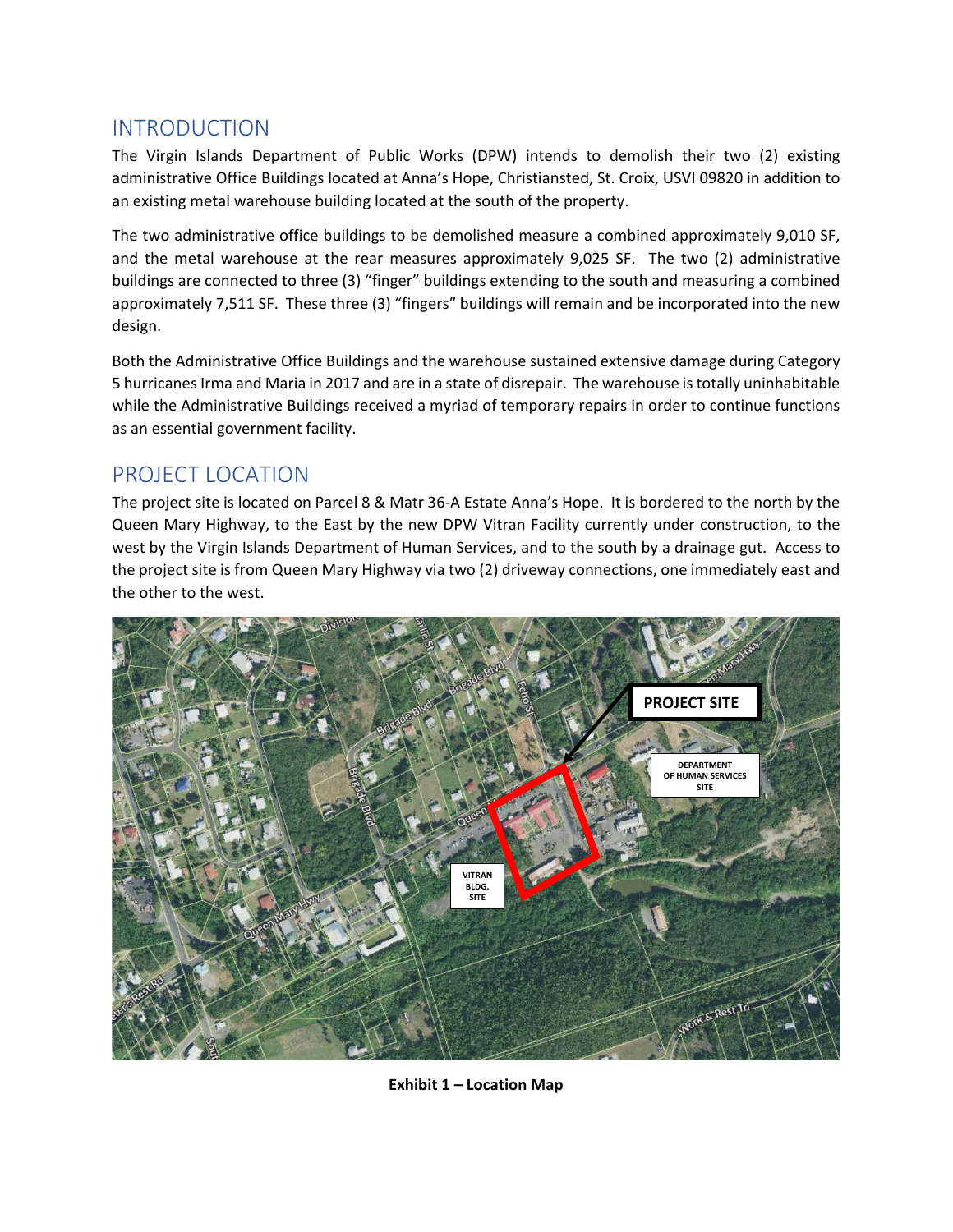## PROJECT DESCRIPTION

This project site measures approximately 3.30 acres and is a part of a much larger parcel designated as Plot 8 & Matr 36‐A measuring 10.06 acres in total, zoned Public (P) and owned by the Government of the Virgin Islands.

The project site generally slopes from north to south toward the drainage gut with the topography ranging from +137 ft. MSL to +122 ft. MSL. There is a heavily wooded buffer measuring in excess of 100 ft. from the disturbed southern limits of the project site and the edge/top of bank of the drainage gut. This buffer will remain as is and will not be disturbed by any construction activities.

The administrative offices at the north of the site consist of two (2) separate buildings that can be referred to as the east wing, and the west wing. The east wing appears to be a metal building with galvalume metal sheathing for both the exterior walls and roof, and the west wing appears to be constructed of concrete masonry units (cmu), wood framed roof with plywood sheathing, and a metal waterproofing rroof membrane. The building to the east is shaped like a "U" and measures  $40' \times 122'$  with two "finger" additions to the south, one measuring 31'x71' and the other measuring 31'x83' for a total area of 9,654 SF. These finger additions appear to be of cmu construction.

The building to the west is shaped like a "T" and measures 40' x 100' with a "finger" addition to the south measuring 40'x66' for a total area of 6,640 SF. This finger addition appears to be of cmu construction.

The exact date of construction of these two buildings are unknown but research of historical photographs suggest that they were constructed sometime prior to 1971. As such these buildings have already exceeded the typical design life expectancy of 50 years. Building codes were significantly less stringent in the late sixties and early seventies having been drastically modified with increased design requirements due to the passing of major hurricanes such as Hugo in 1989, and, Irma and Maria in 2017. Both of these structures sustained significant damage during both storms in 2017 and were temporarily repaired to facilitate operations as an essential government facility.

Given the current and future programmatic requirements of DPW, coupled with the age of these structures, a new facility is being proposed to replace the two main administrative structures with the exception of the "finger" additions. The new structure is slated to be constructed within the same footprint as the existing main buildings and integrate the three (3) finger additions. Given the need to maximize square footage and fit within the programmed budget, the three (3) finger additions will be renovated to meet International Building Code (IBC) 2021 standards as oppose to the more desirable full replacement.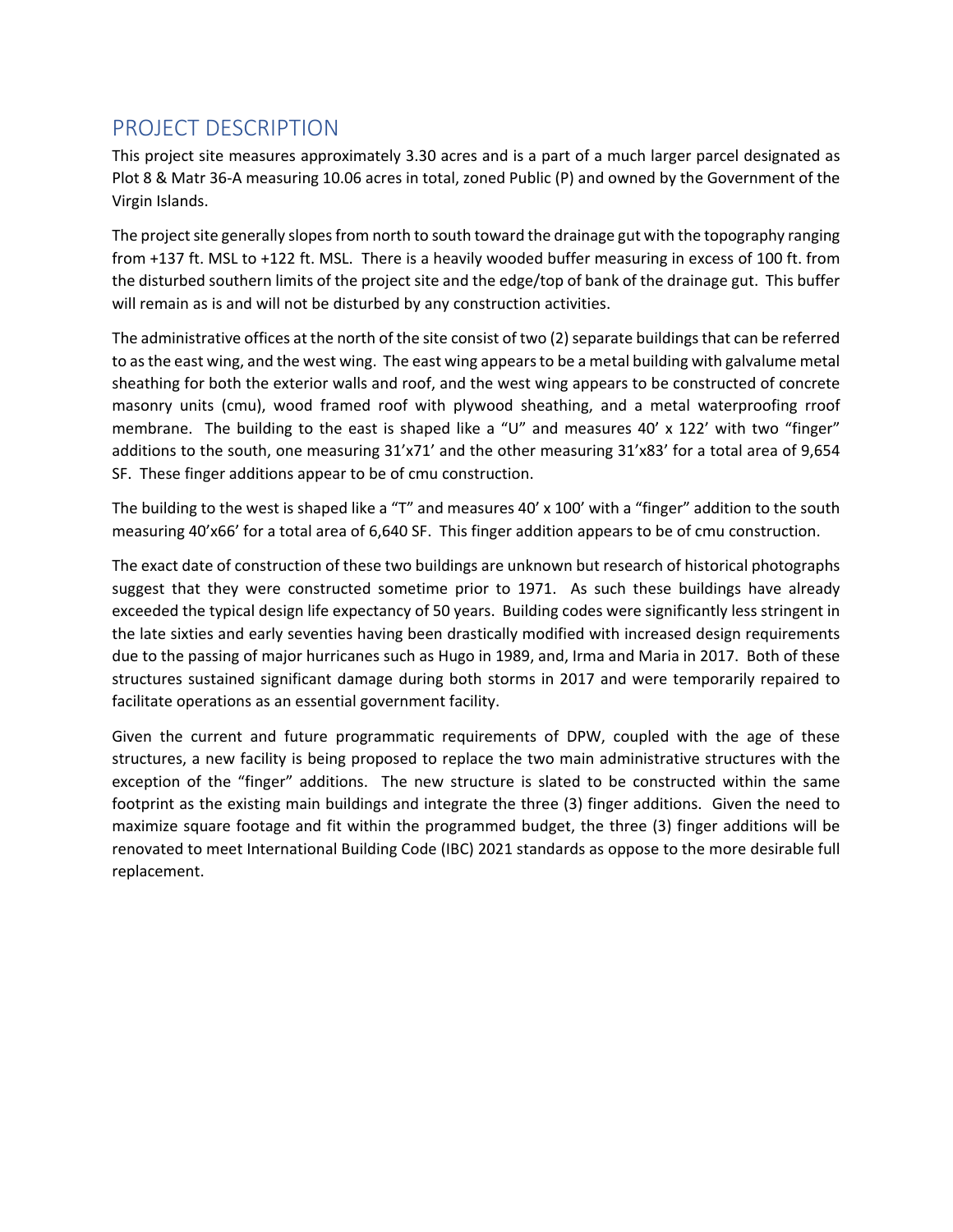

**Exhibit 2 – Front View Administrative Offices – East Wing Building**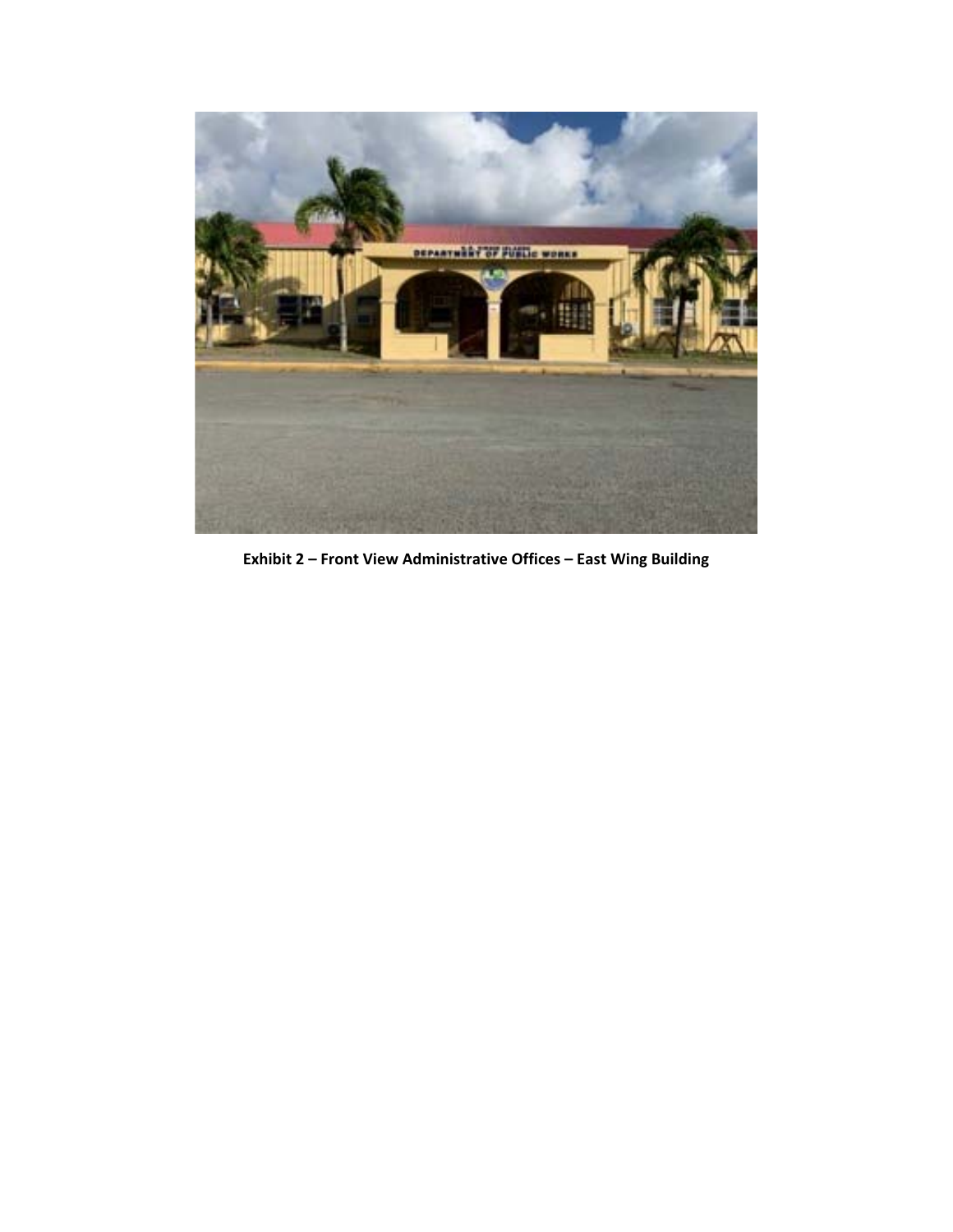

**Exhibit 3 – Front View Administrative Offices – East and West Wing Building**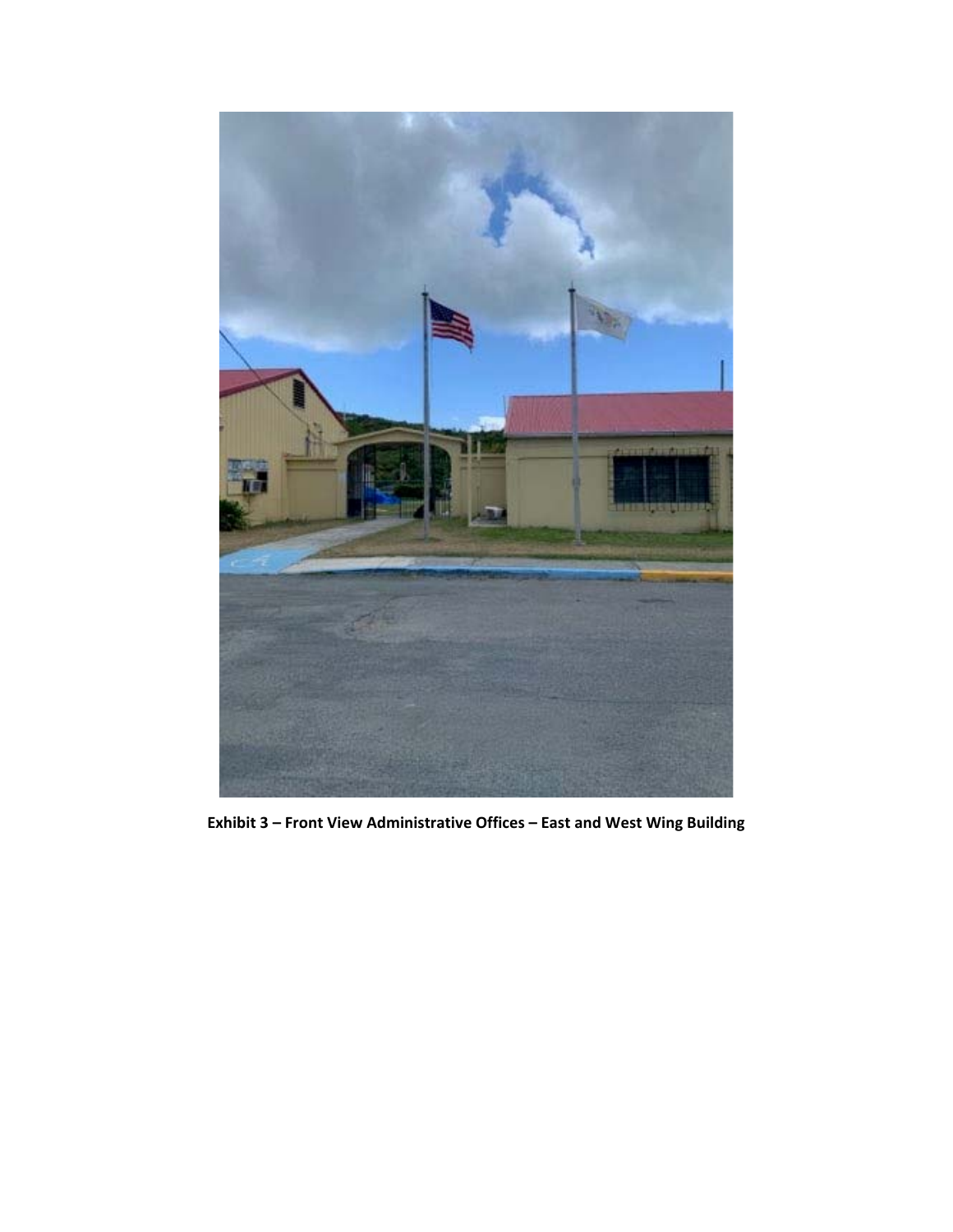

**Exhibit 4 – Rear View Administrative Offices – West "Finger" Building** 



**Exhibit 6 – Dilapidated Warehouse Building at the Rear of Property**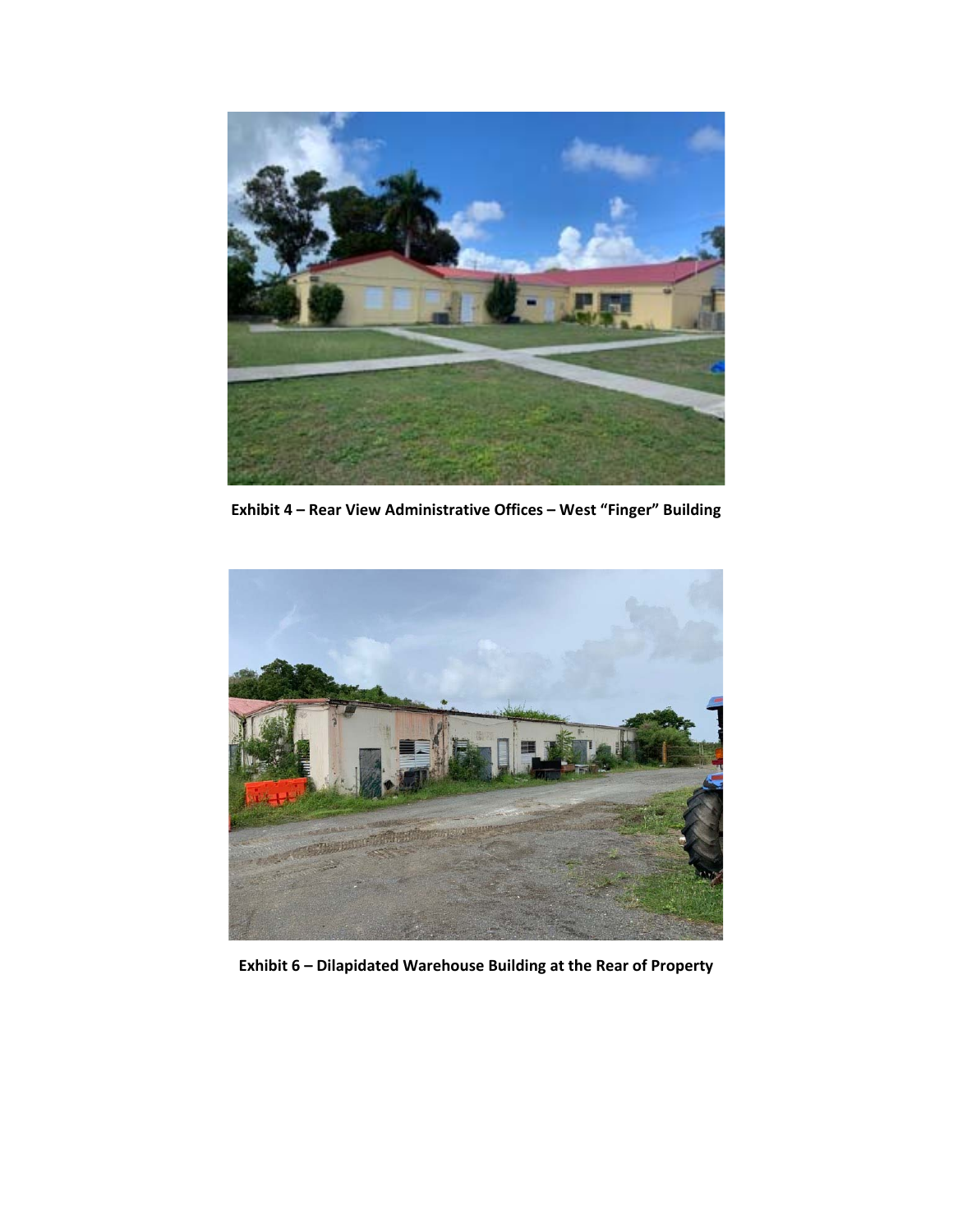

**Exhibit 7 – Dilapidated Warehouse Building at the Rear of Property** 

The new administrative building will consolidate the current east and west wings into one structure measuring approximately 53'x246', roughly 13,000 SF. This represents an increase of approximately 4,000 SF which is necessary to fulfill the current programmatic needs of DPW compared to over 50 years ago when the existing facility was built. As a part of the Hazard Mitigation Efforts to alleviate flooding issues of the past, this new structure will be elevated approximately 4 ft. above the current finish floor elevation of the existing structure. In addition, a safe room will also be incorporated with emergency power, telecom and air conditioning to function as an operations center during a natural disaster event similar to the recent major hurricanes of 2017. Other Hazard Mitigation measures include reinforced cmu construction, structural steel, impact resistant glass and hurricane shutters. The mechanical systems proposed are as energy efficient as possible to reduce power consumption and operational cost.

Necessary programmatic functions addressed in the new facility are as follows:

- Office Spaces
- Conference Rooms
- Rest Rooms
- ADA Accessibility

The three existing "finger" buildings will be completely renovated to meet current IBC 2021 building codes and will be fully integrated into this new structure meeting ADA accessibility requirements, something that is currently missing at the moment throughout the existing facility. Construction Plans prepared by the Jaredian Design Group – Architects, Engineers and Construction Managers; detail all of the building design elements to include architectural, structural, mechanical, electrical, plumbing, life safety. In addition to the building improvements, major site improvements are also detailed on the construction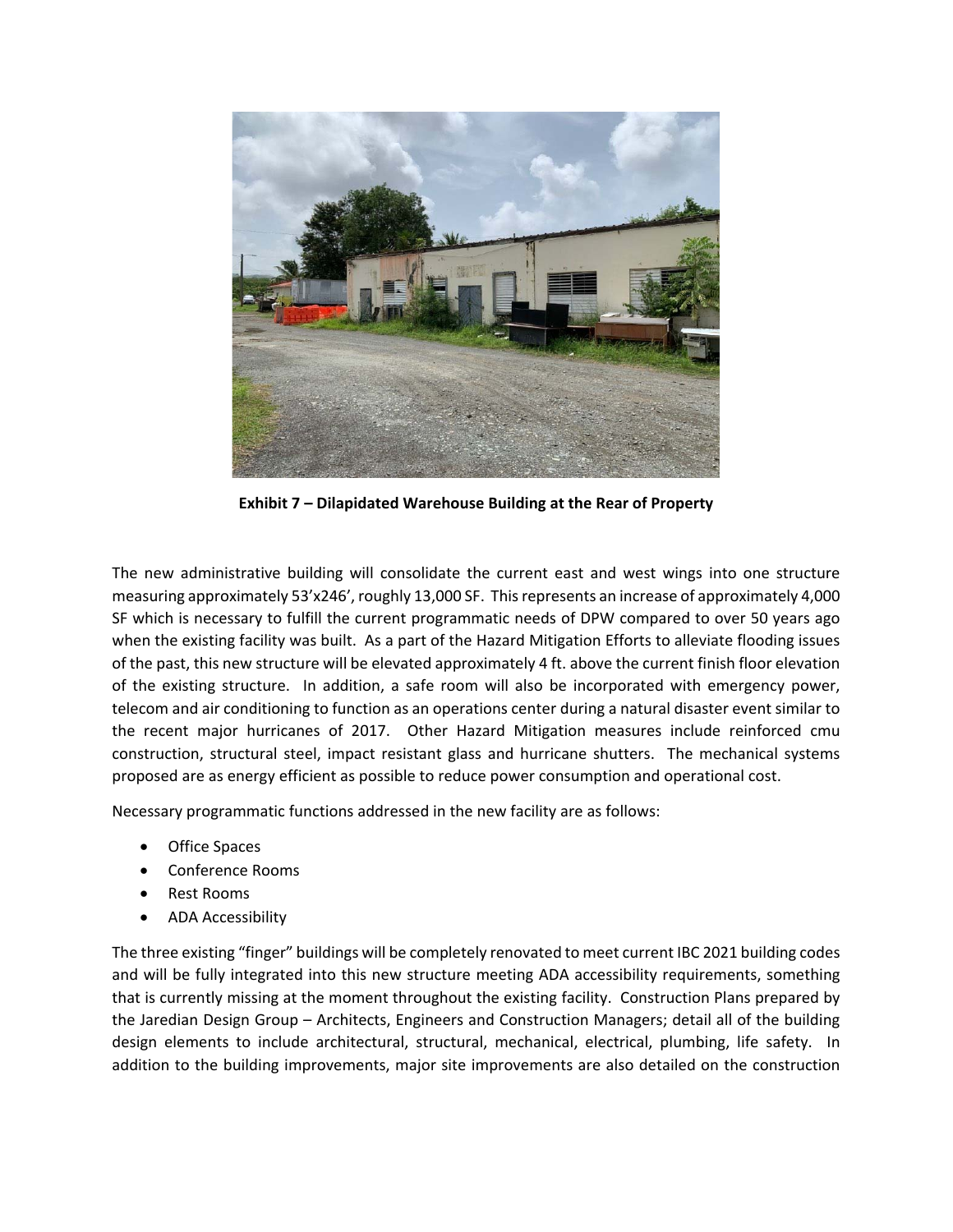documents such as new asphaltic concrete parking areas, new stormwater management system, new fire protection, potable water and sanitary sewer connections.

### ENVIRONMENTAL IMPACTS

#### 1.0 Climate & Weather

Best Management Practices (BMPs) implementing sediment and erosion control measures will be utilized to ensure that rainfall runoff does not adversely impact the drainage gut along the southern perimeter of the site. These measures will include a combination of silt fences, gravel construction entrance and egress points with wash down areas, and hay bales. All new structures will be designed to current IBC 2021 building code requirements meeting the regions high velocity hurricane force wind load requirements and earthquake zone seismic requirements. The new construction will incorporate many hazard mitigation measures to account for climate and weather, in particular a safe room will be constructed to function as a command center during times of natural disasters.

#### 2.0 Landform Geology, Soils, and Historic Land Use

The soil type across the project site consists of two types, namely Arawak Gravelly Loam (5‐12% slope) (ArC) and Sion Clay (2‐5% slope) (SiB). The Arawak Series consist of shallow well drained slowly permeable soils formed in materials weathered from soft limestone bedrock. The Sion Series consist of very deep well drained moderately slow permeable soils formed in alkaline marine deposits.

The proposed administrative office building will be constructed in the exact footprint where current building structures exist that are slated for demolition. The warehouse structure is replacing an existing dilapidated structure of the same square footage and will be located in virtually the same footprint, albeit a forty-five-foot shift to the east, into an area currently used for vehicular parking. All improvements being constructed are on previously disturbed land.

#### 3.0 Drainage, Flooding, and Erosion Control

The actual project site is located in FEMA Flood Zone X, an area of minimal flood hazard. However, the drainage ghut to the south of the project site is located in FEMA Flood Zone A, with no established base flood elevation. To minimize any potential adverse impacts from this ghut overflowing and flooding the site during heavy rainfall events, the entire site has been elevated approximately 2 feet with the proposed grading design.

Best Management Practices (BMP's) will be implemented from the onset of construction to manage sediment and erosion control an ensure no adverse impacts to the drainage ghut to the south.

#### 4.0 Drainage Patterns

The proposed project will provide a significant improvement over existing drainage patterns by collecting runoff at the northwest that currently sheet flows offsite towards DPNR's office building and diverting through stormwater pipes to newly created onsite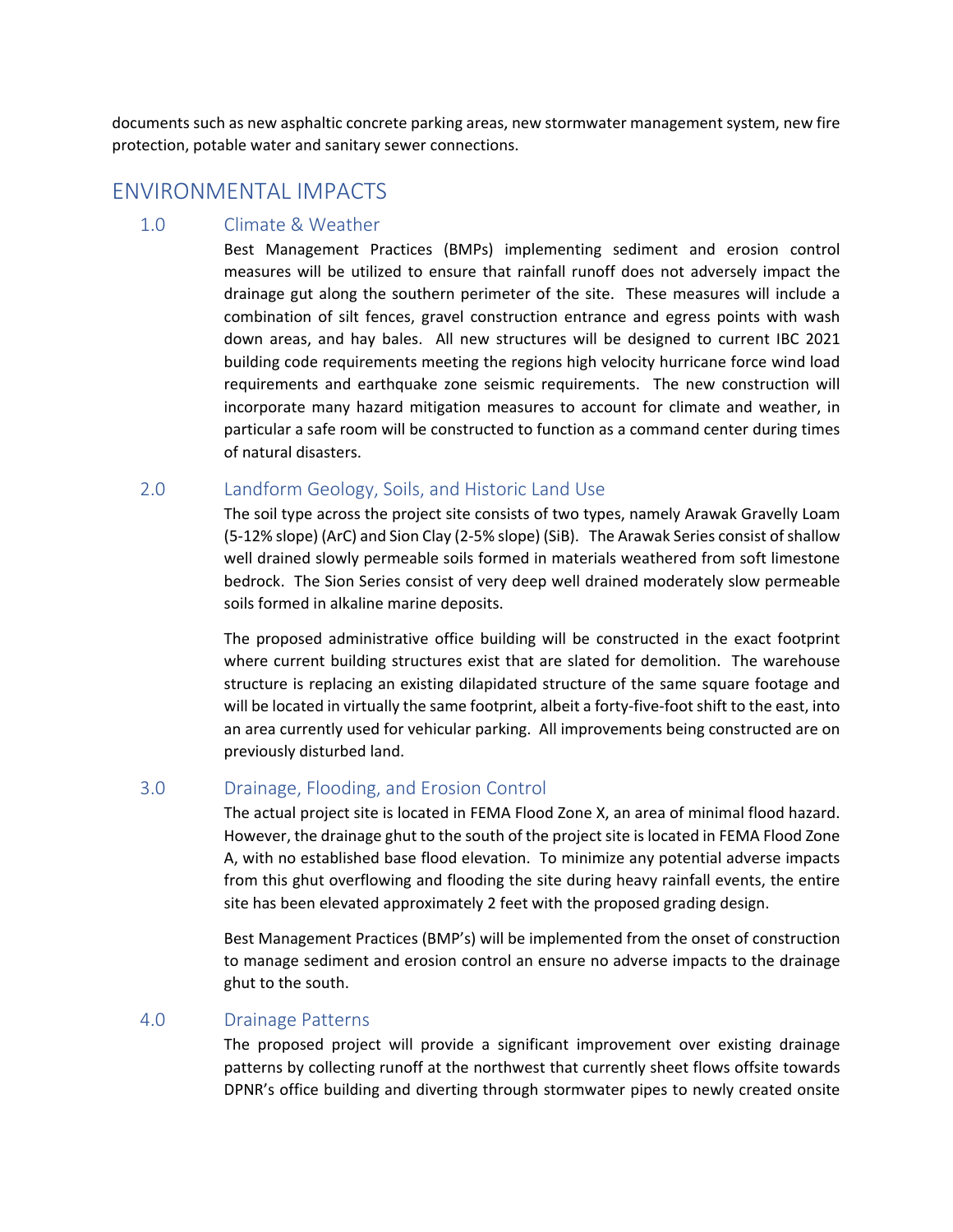retention areas. With the additional onsite storage created, runoff from the site will be reduced post-development when compared to the pre-development condition.

#### 5.0 Coastal Floodplain

The project site is located inland away from the coastal waters of St. Croix. However, there is a drainage ghut to the south that is believed to eventually make its way to the coast. All site stormwater runoff is being collected and piped to retention areas which are designed to filter the runoff through a series of riprap and green ground cover, and percolate into the soil strata below prior to any overflow into the drainage ghut at the south. As such, most sediments and pollutants will remain trapped in these retention areas/bio swales thereby eliminating any single point pollution source into the ghut.

#### 6.0 Fresh Water Resources

Best Management Practices (BMP's) will be implemented to manage sediment and erosion control and ensure no adverse impacts to the fresh water resources in the drainage ghut to the south. All site stormwater runoff will be collected and piped to retention areas which are designed to filter the runoff through a series of riprap and green ground cover, and percolate into the soil strata below prior to any overflow into the fresh water drainage ghut at the south.

#### 7.0 Oceanography

This project is located inland and will not be affected by sea storm surge events.

#### 8.0 Marine Resources

This project is located inland and will not have an impact on marine resources.

#### 9.0 Terrestrial Resources

The project will occur within the footprint of existing buildings, paved roadways, paved and gravel parking lots, concrete sidewalks etc. There will be no significant impacts to existing terrestrial resources or native vegetation.

#### 10.0 Wetlands

The project will have no impacts on any wetlands as no wetlands exist within the project footprint or are adjacent to the project site. There is a drainage ghut to the south but this ghut will not be impacted by this project.

#### 11.0 Rare and Endangered Species

The are no habitants present onsite for any rare and/or endangered species and as such, no federal, local or threatened endangered species will be impacted by this project.

#### 12.0 Air Quality

All of St. Croix is designated Class II by the Environmental Protection Agency (EPA) in compliance with the National Ambient Air Quality Standards. In Class II air quality regions, the following air pollutants are regulated: open burning, visible air contaminants, particulate matter emissions, volatile petroleum products, sulfur compounds, and internal combustion engine exhaust (Virgin Islands Code Rules and Regulations). Heavy equipment such as excavators, backhoes, dump trucks etc. will be used during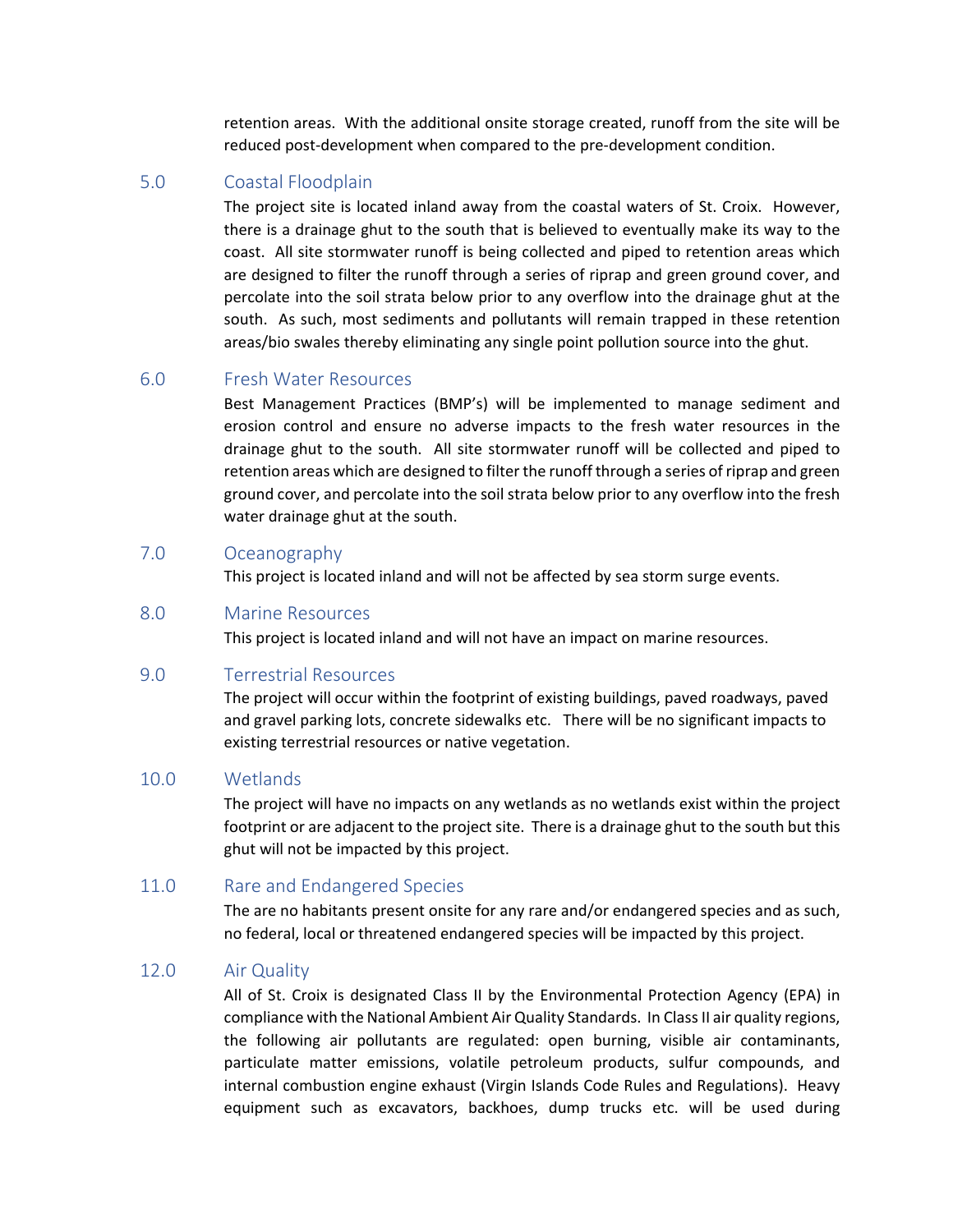construction that will create engine exhaust fumes that will go away upon completion of construction when air quality will be returned to ambient pre-construction conditions. The project will also have a standby generator for which the appropriate air quality permits will be applied for.

#### IMPACT ON MAN'S ENVIRONMENT

#### 13.0 Land and Water Use plans

The project site is located on Parcel 8 & Matr 36‐A Estate Anna's Hope. The parcel is approximately 10 acres and is zoned Public "P". The proposed development land use is consistent with the current zoning.

#### 14.0 Visual Impacts

The new administrative office facility will be a beautiful state of the art modern contemporary facility that will be an aesthetic statement in architecture. The new warehouse building will rectify what is currently an "eye sore" by replacing the dilapidated structure.

#### 15.0 Social and Economic Impacts

The new administrative building and warehouse will have a significant social and economic impact to the surrounding community. It is the headquarters for the Department of Public Works on St. Croix. The new state of the art facility will provide a sense of community pride and uplift to the surrounding areas. In addition, the new facility will better serve DPW's programmatic needs allowing it to be more efficient and effective in administering more projects thereby stimulating economic growth in the local economy.

#### 16.0 Historical and Archeological Resources

The project site is previously disturbed land. As such, there is no known historical and archeological resources in the project footprint.

#### 17.0 Water Disposal and Accidental Spills

All stormwater runoff will be collected and piped to an onsite storage retention system prior to any overflow into the drainage ghut at the south.

Equipment and company vehicles will be kept in good operational condition to mitigate any potential leaking of fluids.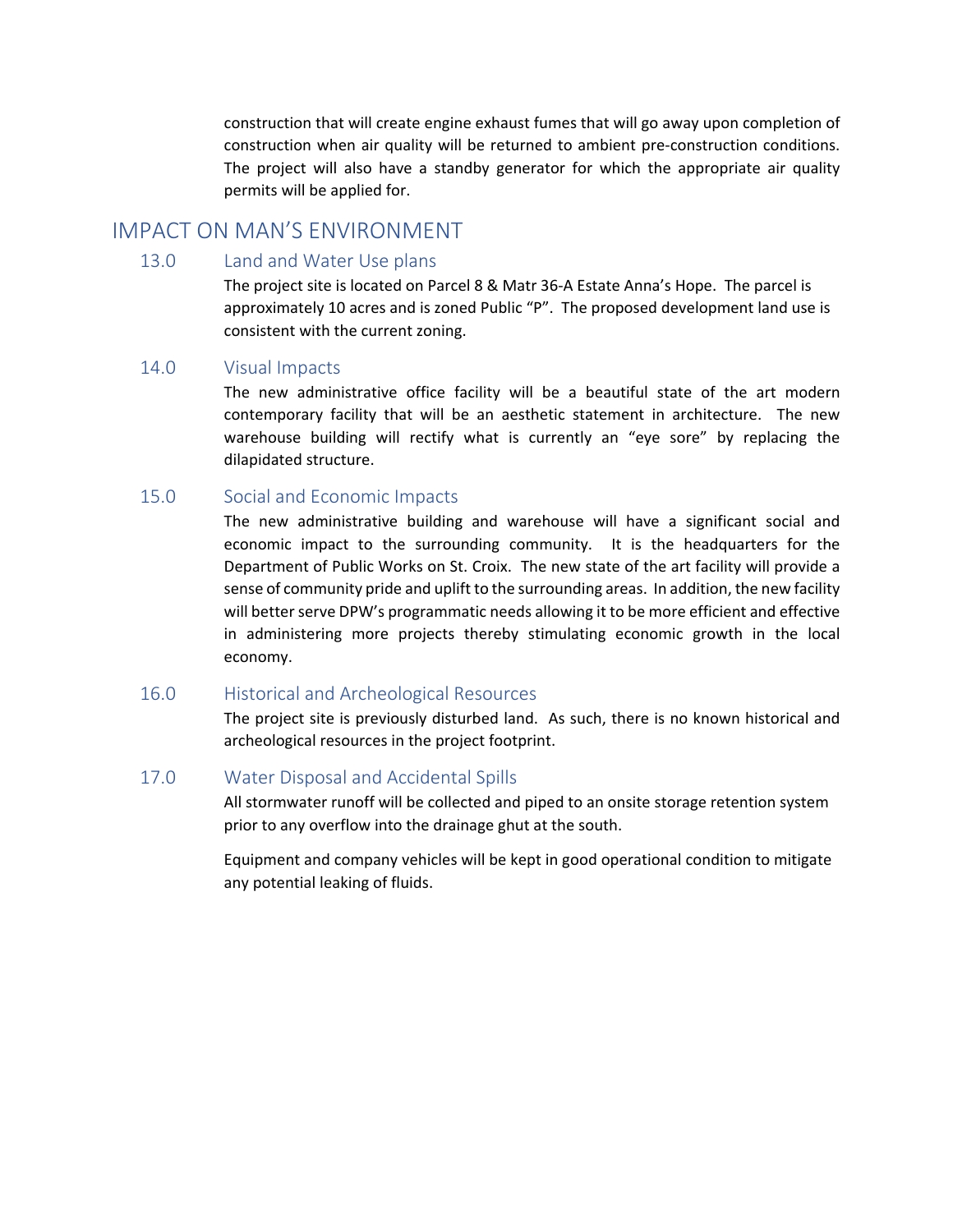### COASTAL CONSISTENCY

The proposed St. Croix DPW Administrative Compound Project will have a negligible impact on environmental resources and ambient water quality during construction. Best Management Practices (BMPs) involving sediment and erosion control devices such as silt fences, hay bales, and gravel construction access driveways will be implemented during construction to negate the potential of adverse environmental impacts. The proposed project will only occur within the footprint of previously disturbed/improved areas and as such there is no anticipated impacts on any historical and/or cultural resources.

The Coastal Zone Management Act of 1972 requires that federal actions, within and outside the coastal zone, which have reasonably foreseeable effects on any coastal use (land or water), or natural resources of the Coastal Zone be consistent with the enforceable policies of a state's federally approved Coastal Management Program. The St. Croix DPW Administrative Compound Project is designed to fall within existing roadways and previously disturbed areas. The project will not impact any natural resources and will improve the visual landscape within the Anna's Hope Community. As proposed, it will be undertaken in a manner consistent to the maximum extent practicable with the enforceable policies of the U.S. Virgin Islands' CZM Program. This Federal Consistency Determination demonstrates this Project's compliance with the U.S. Virgin Islands' CZM Program.

The project meets each of the basic goals of the USVI for its coastal zone as set forth in the Virgin Islands Code Title 12, Conservation Chapter 21, Virgin Islands Coastal Zone Management [V.I. Code tit. 12, §903(b)]. Additional details are as follows:

#### **USVI Code Title Twelve Conservation, Chapter 21 § 903 (b)**

**1. Protect, maintain, preserve and, where feasible, enhance and restore, the overall quality of the environment in the coastal zone, the natural and man‐made resources therein, and the scenic and historic resources of the coastal zone for the benefit of residents of and visitors of the United States Virgin Islands.** 

The proposed St. Croix DPW Administrative Compound Project is designed to fall within existing roadways and previously disturbed areas. The project will not impact any natural resources and will improve the visual landscape within the Anna's Hope Community.

**2. Promote economic development and growth in the coastal zone and consider the need for development of greater than territorial concern by managing: (1) the impacts of human activity and (2) the use and development of renewable and nonrenewable resources so as to maintain and enhance the long‐term productivity of the coastal environment.** 

This proposed project promotes the economic development and growth in the coastal zone by fulfilling the required expanded programmatic needs for DPW. With the larger and enhanced footprint, DPW can hire more staff which will translate into getting more federally funded projects out to bid faster thereby accelerating the recovery efforts and building a stronger economy putting more of the private sector to work through job creation. The new facility will employ new technologies to reduce energy cost related to cooling, and also enhance the use of natural lighting.

**3. Assure priority for coastal‐dependent development over other development in the coastal zone by reserving areas suitable for commercial uses including hotels and related facilities, industrial uses including port and marine facilities, and recreation uses.**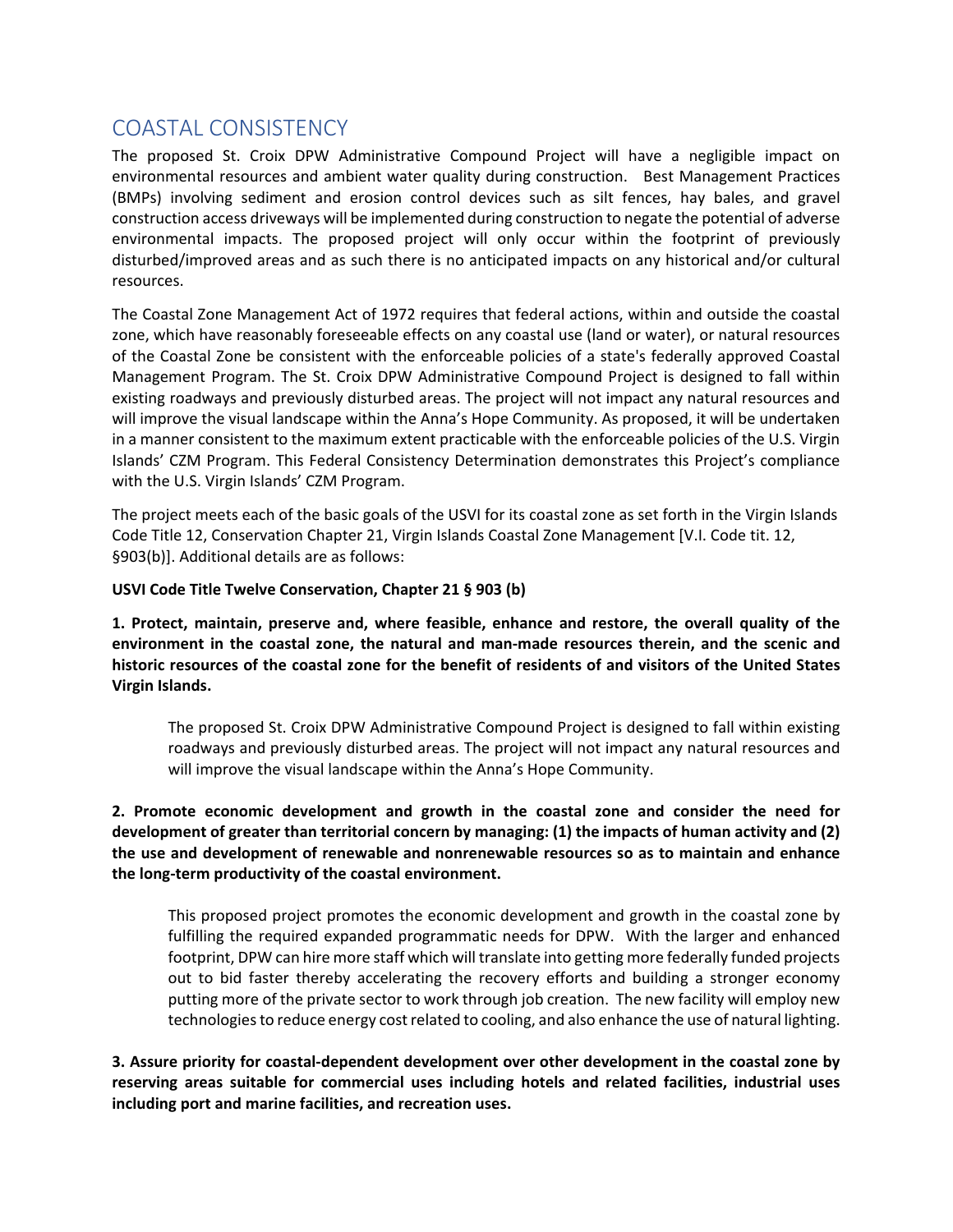The proposed project does not impact coastal dependent development within the coastal zone area.

#### **4. Assure the orderly, balanced utilization and conservation of the resources of the coastal zone, taking into account the social and economic needs of the residents of the United States Virgin Islands.**

The proposed project is designed to fall within existing roadways and previously disturbed areas. The project will not impact any natural resources and will improve the visual landscape within the Anna's Hope Community. The proposed project will provide critical public services and therefore will meet the economic and social needs of the residents of the Anna's Hope Community.

#### **5. Preserve, protect and maintain the trust lands and other submerged and filled lands of the United States Virgin Islands so as to promote the general welfare of the people of the United States Virgin Islands.**

The proposed project will not impact trust lands or other submerged or filled lands of the U.S. Virgin Islands.

**6. Preserve what has been a tradition and protect what has become a right of the public by ensuring that the public, individually and collectively, has and shall continue to have the right to use and enjoy the shorelines and to maximize public access to and along the shorelines consistent with constitutionally‐protected rights of private property owners.** 

The proposed project will in no way affect public access to, or use of, the shoreline. The project is located well inland.

**7. Promote and provide affordable and diverse public recreational opportunities in the coastal zone for all residents of the United States Virgin Islands through acquisition, development and restoration of areas consistent with sound resource conservation principles.** 

The proposed project will not affect public recreational opportunities in the coastal zone.

#### **8. Conserve ecologically significant resource areas for their contribution to marine productivity and value as wildlife habitats, and preserve the function and integrity of reefs, marine meadows, salt ponds, mangroves and other significant natural areas.**

The proposed project is designed so that it impacts only previously disturbed areas like paved and unpaved roadways and parking lots. The project will have no impact on natural resources and will utilize best management practices (BMPs) to minimize areas of disturbance, thereby protecting adjacent habitats.

#### **9. Maintain or increase coastal water quality through control of erosion, sedimentation, runoff, siltation and sewage discharge.**

The proposed project will have no long‐term change on sedimentation or erosion. Storm water will be directed to retention areas/bio-swales for percolation before any overflow into the existing drainage ghut to the south.